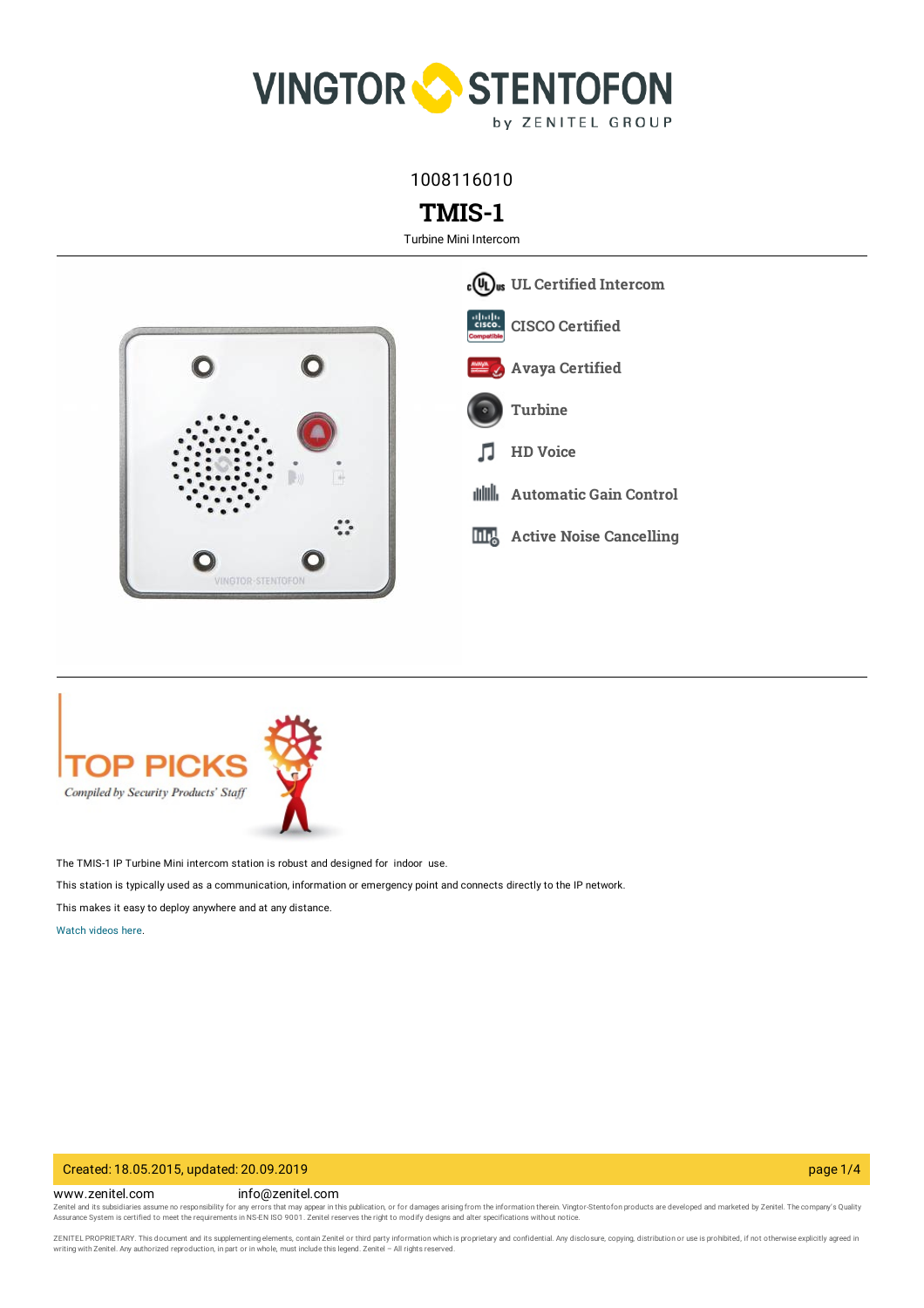# **DESCRIPTION**

- Background noise cancellation
- Built to last with robust die-cast aluminum frame
- Supports wide set of IP and networking standards
- White thermoplastic front plate with one button
- Ideal for Building Security and Public Environments

All IP stations in the Vingtor-Stentofon Turbine series utilize the latest technology to create unparalleled audio quality. Some of the many features include: HD voice quality, Open Duplex, Active Noise Cancellation, MEMS microphone, and a Class D amplifier.

These features, in conjunction with our 65+ years of experience with acoustic technology are only a few of the many factors that contribute to the superior audio quality of our products.

See also: additional documentation on [wiki.zenitel.com](https://wiki.zenitel.com/wiki/TMIS-1)

# **SPECIFICATIONS**

### **AUDIO**

| SPL rated power at 1m                           | 90 dB                                                     |
|-------------------------------------------------|-----------------------------------------------------------|
| Noise cancelling - suppression of musical noise | <b>YES</b>                                                |
| Noise cancelling - suppression of static noise  | <b>YES</b>                                                |
| Codecs                                          | G.711, G.722, G.729                                       |
| Frequency range, G.722 Codec                    | 200 Hz - 7000 Hz                                          |
| Audio technology                                | Modes: Full open duplex, switched open duplex,            |
|                                                 | Adaptive jitter filter                                    |
|                                                 | Custom Ringing Tone                                       |
|                                                 | Audio Mixing - Conversation and Group Call                |
|                                                 | Sound Level Detection / scream alarm (only in AlphaCom)   |
|                                                 | Automatic gain control (microphone)                       |
| Internal speaker amplifier                      | Class D                                                   |
| Microphone technology                           | Digital MEMS, omnidirectional microphone                  |
| Automatic Volume Control (AVC)                  | Undistorted and clear audio                               |
| Acoustic Echo Cancellation (AEC)                | Prevents audio feedback even at high volumes (95dB)       |
| 10W Speaker                                     | Matches 10W amp for distortion-free broadcast level sound |
| <b>HARDWARE</b>                                 |                                                           |
| Ethernet connector                              | 1 x RJ45                                                  |
| All other connectors                            | Tool less, spring loaded, vibration proof terminals       |
| General inputs and outputs                      | 6 (configurable)                                          |
| Outputs                                         | 12mA as LED drivers                                       |
| Change-over relay (NO+NC+COM)                   | Max: 250VAC/220VDC, 2A, 60W                               |
| Power options                                   | PoE and or external power supply                          |
| PoE (power over Ethernet)                       | IEEE 802.3af standard, Class 0 (0.44W to 12.95 W)         |
| External power supply                           | 24 VDC (16 - 48 V)                                        |
| Power consumption                               | 2.8 W                                                     |
| Audio line out / Induction loop signal          | 0 dBu / 600 Ohm                                           |
| Button backlight                                | LED                                                       |
| Call indication                                 | Icons/colors for hearing impaired                         |
| <b>CONSTRUCTION</b>                             |                                                           |
| Dimensions (HxWxD)                              | 117 x 117 x 39 mm                                         |
| Dimensions after flush mount                    | 117 x 117 x 5.5 mm                                        |
| Weight                                          | $0.3$ kg                                                  |
| <b>Button material</b>                          | 3 mm / 0.12" Polycarbonate (transparent)                  |
| Faceplate material                              | 2 mm / 0.12" PMMA, colour printed on back side            |
| Base / frame material                           | 3 mm / 0.12" Aluminum alloy - A413.0, AlSi12Fe, painted   |
| Electronics cover material                      | Polycarbonate (translucent)                               |

# Created: 18.05.2015, updated: 20.09.2019 page 2/4

#### www.zenitel.com info@zenitel.com

Zenitel and its subsidiaries assume no responsibility for any errors that may appear in this publication, or for damages arising from the information therein. Vingtor-Stentofon products are developed and marketed by Zenite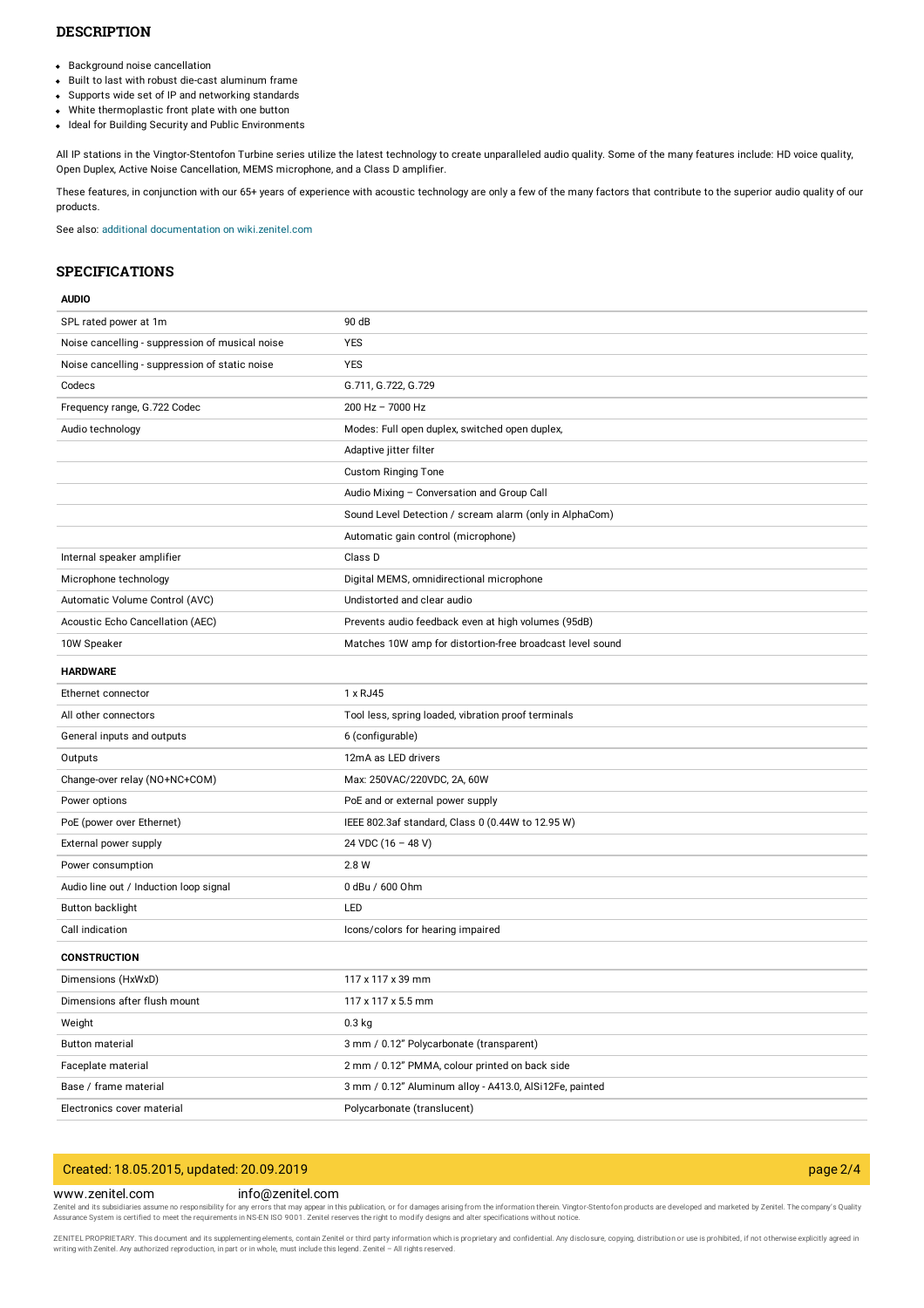#### **CONSTRUCTION**

| Loudspeaker poke protection, large diameter objects | Thermoplastic faceplate with machined grille                                                                              |
|-----------------------------------------------------|---------------------------------------------------------------------------------------------------------------------------|
| Loudspeaker poke protection, small diameter objects | Stainless steel mesh, acoustically transparent                                                                            |
| <b>NETWORKING &amp; PROTOCOLS</b>                   |                                                                                                                           |
| Protocols                                           | IPv4 (with DiffServ), SIP, TCP, UDP, HTTPS, TFTP, RTP, SRTP, DHCP, SNMP, Vingtor-Stentofon CCoIP®, NTP                    |
| LAN protocols                                       | Power over Ethernet (IEEE 802.3 a-f), Network Access Control (IEEE 802.1x)                                                |
| Management and operation                            | HTTP/HTTPS (Web configuration), DHCP and static IP + STENTOFON Pulse™, Remote software upgrade,<br>Centralized monitoring |
| Advanced supervision functions                      | E.g network test, tone test, status reports (only in AlphaCom)                                                            |
| SIP Support                                         | RFC 3261 (SIP base standard), RFC 3515 (SIP refer), RFC 2976 (SIP info), SIP using TLS, RFC 5630 SIPS URI<br>scheme       |
| <b>DTMF Support</b>                                 | RFC 2833, 2976 (SIP info)                                                                                                 |
| <b>ENVIRONMENT &amp; COMPLIANCES</b>                |                                                                                                                           |
| Ingress Protection rating                           | $IP-42$                                                                                                                   |
| UV-resistant                                        | <b>YES</b>                                                                                                                |
| Operating temperature range                         | -25° to 70° C / -13° to 158 ° F                                                                                           |
| Storage temperature range                           | -25° to 70° C / -13° to 158 ° F                                                                                           |
| Relative humidity                                   | < 95% non-condensing                                                                                                      |
| <b>EMC</b>                                          | <b>EN 55022 Class B</b>                                                                                                   |
| Certificates                                        | UL 60950-1, cUL 60950-1, CB to IEC 60950-1                                                                                |
| <b>OTHER SPECIFICATIONS</b>                         |                                                                                                                           |
| Country of manufacture                              | Poland                                                                                                                    |
| IP adress information                               | Speaks IP address after system boot                                                                                       |
|                                                     |                                                                                                                           |

# Created: 18.05.2015, updated: 20.09.2019 page 3/4

www.zenitel.com info@zenitel.com Zenitel and its subsidiaries assume no responsibility for any errors that may appear in this publication, or for damages arising from the information therein. Vingtor-Stentofon products are developed and marketed by Zenite